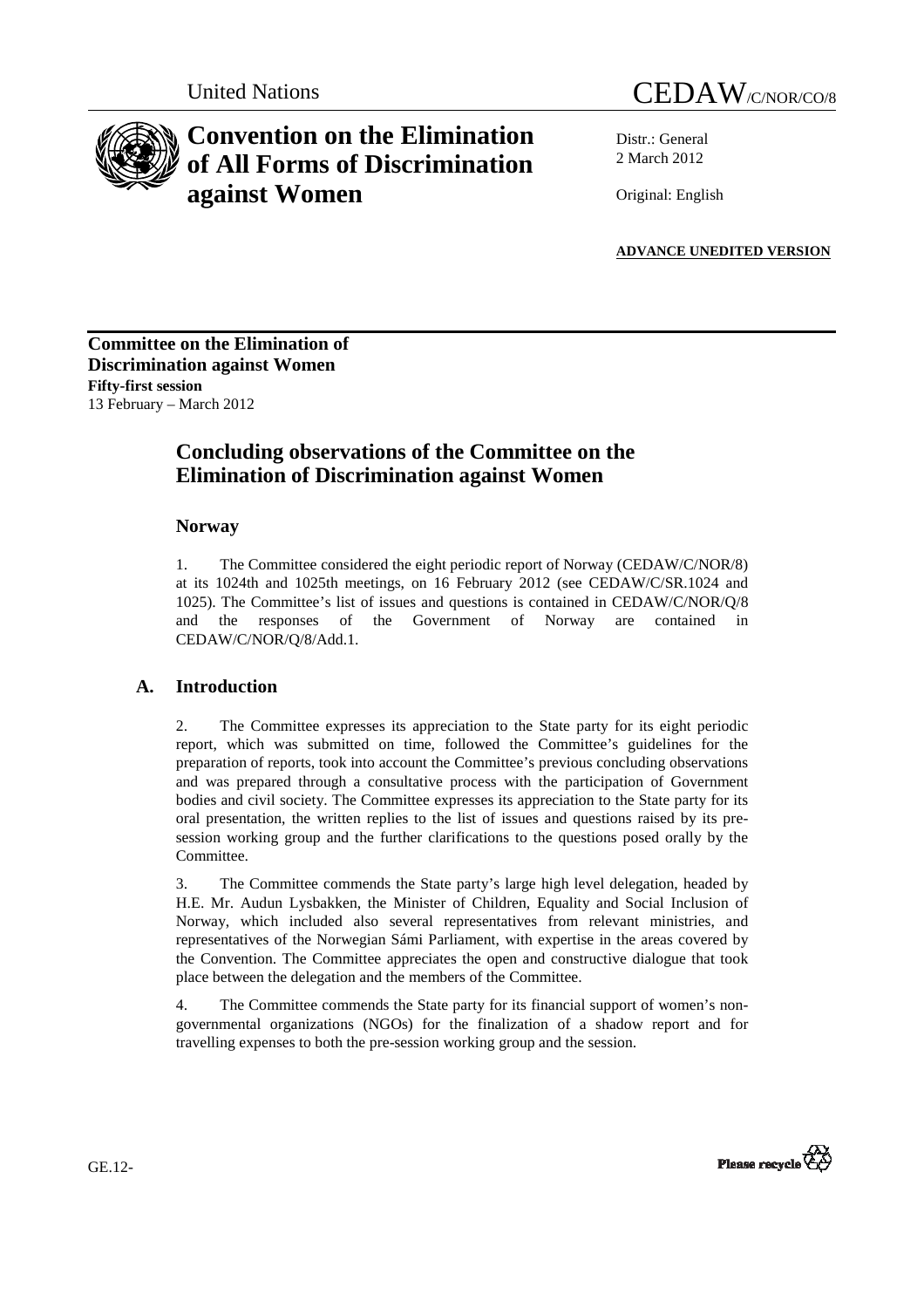## **B. Positive aspects**

5. The Committee welcomes the progress achieved since the adoption of its last concluding observations in 2007, including the legislative reforms that have been undertaken and the adoption of a range of legislative measures and policies. Specific reference is made to the:

a. Incorporation of the Convention and its Optional Protocol into Human Rights Act (Act relating to the strengthening of the status of human rights in Norwegian law 1999- 05-21-30), which gives precedence in case of any conflict with domestic legislation (2009);

b. Adoption of the first National Action Plan on Gender Equality 2011 – 2014 (2011) which specifically addresses the Convention and the State Party's obligations under it;

c. Appointment of the commission to assess the existing gender equality policies (2011);

d. Adoption of the Action Plan to Promote Equality and Prevent Ethnic Discrimination  $2009 - 2012$  (2009), containing measures to include minorities into the labour market;

e. Amendment of section 202a of the Penal Code, recognizing a purchase of sexual activity or a sexual act from adults as a criminal offence (2009);

f. Priority given to UN Security Council Resolution 1325 as part of the State Party's foreign policy; and

The successful implementation of the rules concerning gender balance on boards of both publicly and privately owned public limited companies, requiring gender balance of at least 40-60 per cent of each gender on their boards.

6. The Committee also commends the State Party for signature of the Council of Europe Convention on the Elimination on Preventing and Combating Violence against Women and Domestic Violence on 7 July 2011 and the commitment of the State party expressed during the dialogue to ratify it.

## **C. Principal areas of concern and recommendations**

7. The Committee recalls the obligation of the State party to systematically and continuously implement all the provisions of the Convention and views the concerns and recommendations identified in the present concluding observations as requiring the priority attention of the State party between now and the submission of the next periodic report. Consequently, the Committee urges the State party to focus on those areas in its implementation activities and to report on actions taken and results achieved in its next periodic report. The Committee calls upon the State party to submit the present concluding observations to all relevant ministries, to the Parliament, and to the judiciary, so as to ensure their full implementation.

#### **Parliament**

8. **While reaffirming that the Government has the primary responsibility and is particularly accountable for the full implementation of the obligations of the State party under the Convention, the Committee stresses that the Convention is binding on all branches of Government, and it invites the State party to encourage the Parliament, in line with its procedures, where appropriate, to take the necessary steps with regard to the implementation of the present concluding observations and the Government's next reporting process under the Convention.**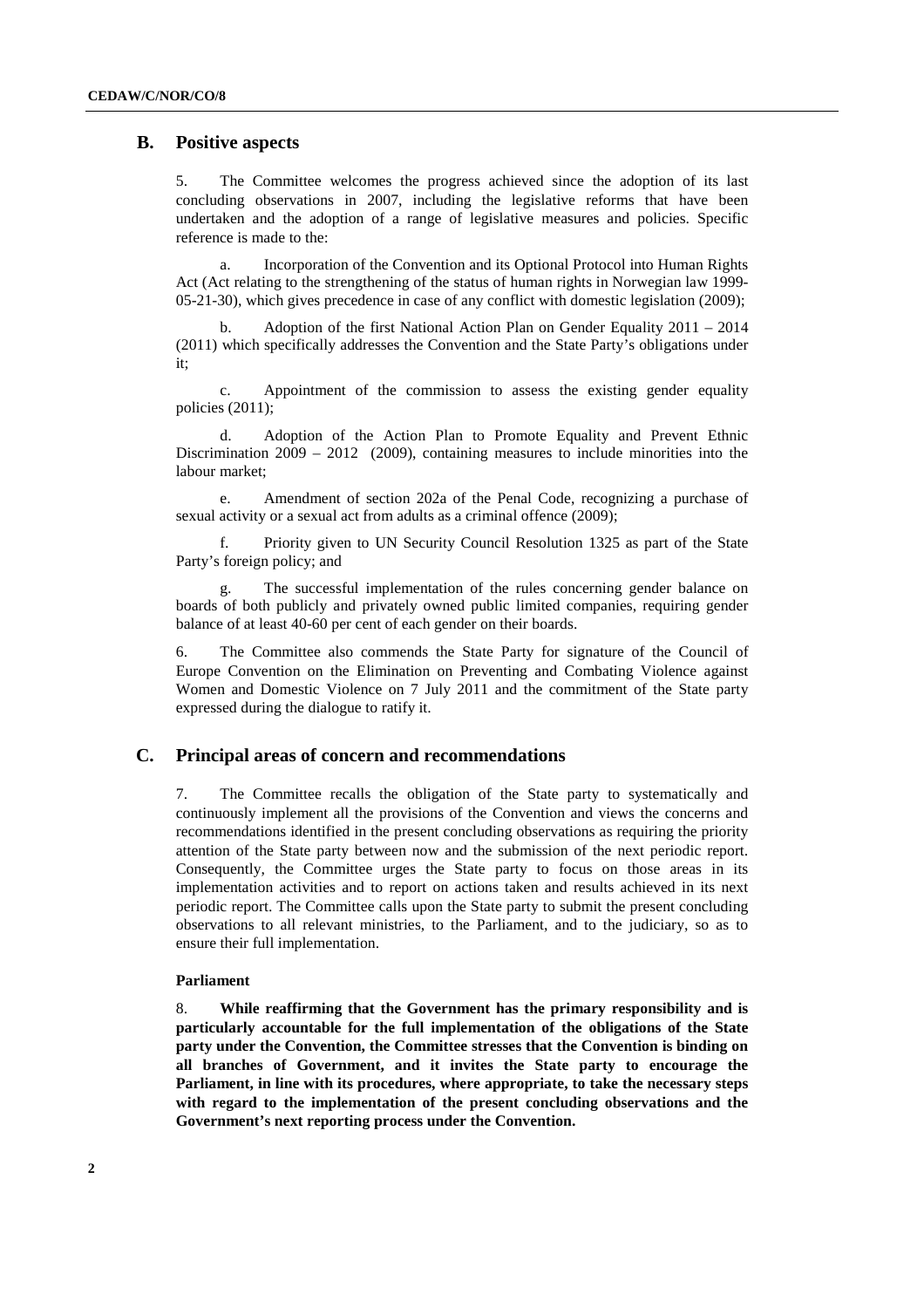#### **Definition of gender discrimination and gender equality**

9. The Committee notes the upcoming White Paper and a Bill on the State Party's future gender equality policies aimed at adjusting existing anti-discrimination legislation with an aim to harmonize the rules in different legal acts. The Committee is concerned at the lack of guarantee or definition of gender equality in the State Party's Constitution or other appropriate legislation. The Committee is also concerned that the use of genderneutral legislation, policies and programmes, which might lead to inadequate protection of women against direct and indirect discrimination and hinder the achievement of substantive equality between women and men. Furthermore, the Committee is concerned at the lack of attention, in some laws and policies, to the specific needs of minority groups of women, including women with ethnic minority background and women with disabilities, often leading to intersectional discrimination.

10. **The Committee calls upon the State party to:** 

**(a) Embody the principle of equality of women and men into the Constitution or other appropriate legislation in accordance with Article 2 of the Convention;** 

**(b) Adopt a more gender specific approach for its legislation, policies and programmes; and** 

**(c) Raise awareness with respect to the nature of indirect discrimination and the principle of equality for all women, including women from ethnic minority background and women with disabilities, among Government officials, the judiciary and the general public.** 

#### **Visibility of the Convention and its Optional Protocol**

11. The Committee is concerned at the general lack of awareness of the Convention and its Optional Protocol in the State party, in particular, among government officials, the judiciary and other law enforcement officials; at the lack of case law, including Supreme Court case law, referring to the Convention; and that it had not been included in the new judicial training program mentioned by the Minister during the dialogue. It is further concerned that women themselves, are not aware of their rights under the Convention, or of the communication and inquiry procedures under the Optional Protocol, and thus lack the necessary information to claim their rights.

#### 12. **The Committee calls on the State party to:**

**(a) Take the necessary steps to ensure the adequate dissemination of the Convention, the Optional Protocol and the Committee's general recommendations among all stakeholders, including Government ministries, parliamentarians, the judiciary jury and law enforcement officers;** 

**(b) Include the Convention, the views adopted on individual communications and inquiries under the Optional Protocol and the Committee's general recommendations into judicial training programs; and** 

**(c) Intensify its efforts to raise awareness among women on their rights under the Convention and the communication and inquiry procedures by its Optional Protocol.** 

#### **National mechanisms for the advancement of women**

13. The Committee welcomes the adoption of the first Action Plan for Gender Equality for  $2011 - 2014$  (2011), and the establishment of a commission to assess gender equality policies, strengthening the Equality and Anti-Discrimination Ombud's and the Tribunal's mandate in relation to promoting gender equality and the advancement of women. The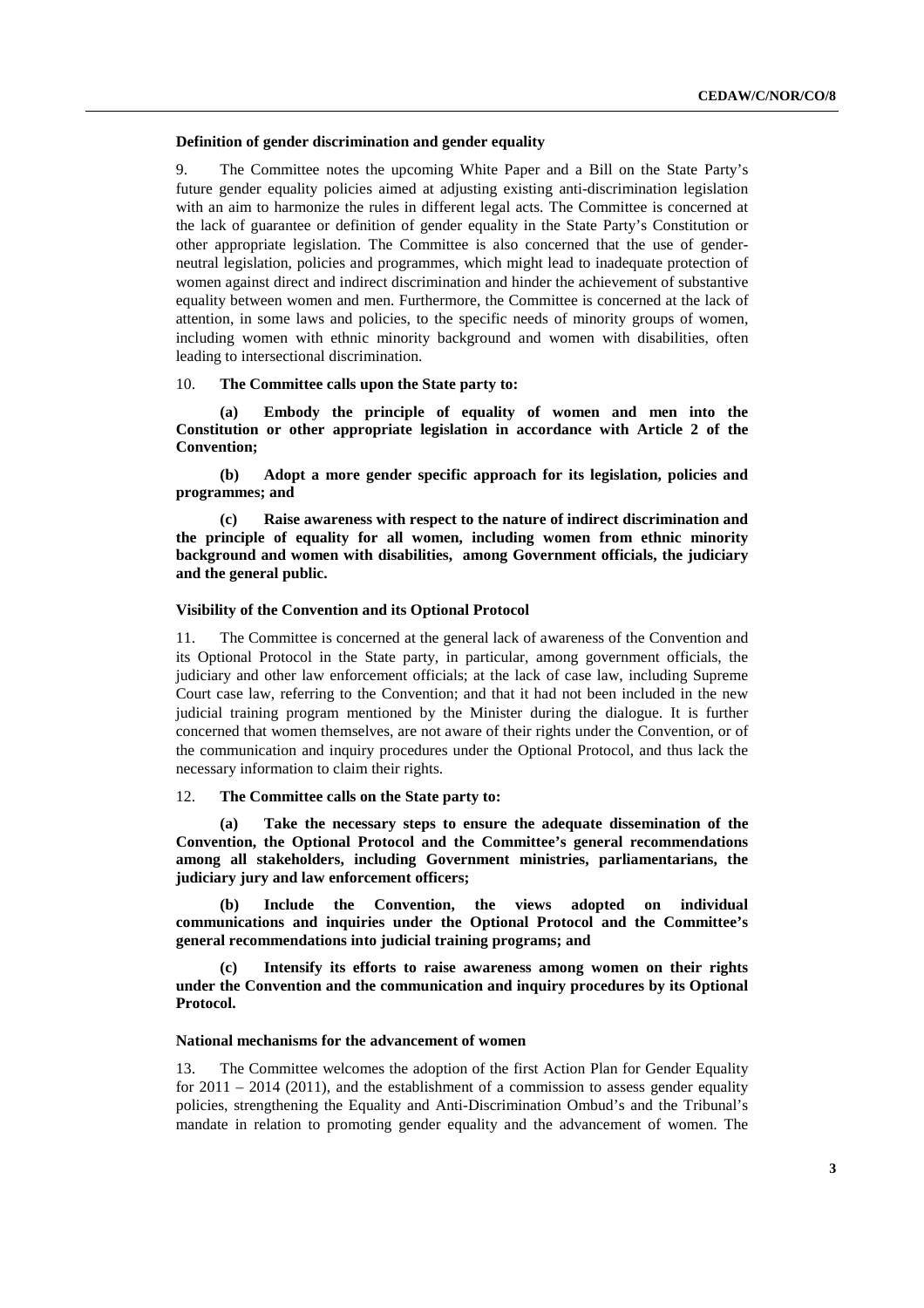Committee, however, expresses its concern that neither the Equality and Anti-Discrimination Ombud nor the Tribunal are authorized to hear cases of sexual harassment.

#### 14. **The Committee encourages the State party to:**

**(a) Further strengthen the Equality and Anti-Discrimination Ombud, by providing it with adequate human and technical resources and consider authorizing the Ombud and the Tribunal to hear cases of sexual harassment;** 

**(b) Strengthen its impact assessment of measures taken so as to ensure that such measures achieve their goals and targets; and** 

**(c) Raise awareness about the Equality and Anti-Discrimination Ombud, in particular, among women with a minority background.**

#### **National Human Rights Institutions**

15. The Committee is concerned that the Norwegian Centre for Human Rights, as a university Institute, can no longer fulfil its mandate as the National Human Rights Institution, and that it is about to be downgraded to B-status in October 2012 by the ICC Subcommittee on Accreditation.

16. **The Committee encourages the Norwegian Government to initiate a speedy, open and consultative process for the reestablishment of its National Human Rights Institution in full compliance with the Paris Principles.** 

#### **Temporary special measures and permanent measures**

17. The Committee commends the State party for the high level of participation of women in many fields. However, the Committee regrets the decrease in the number of women represented at local government level after the 2011 Municipal election (4115 women and 6670 men), compared to the outcome of 2007 elections, as indicated in the delegation's introductory statement. The Committee also reiterates its concern at the low numbers of women professors in academia and of women judges at all levels of the judiciary, and at the inadequate representation of women with minority backgrounds therein.

#### 18. **The Committee encourages the State party to:**

**(a) Consider further adoption and implementation of measures, either as temporary special measures or as permanent measures aimed at achieving substantive equality of women and men in all areas;** 

**(b) Consider expanding the rules concerning gender balance on boards of public limited companies to other types of enterprises and other areas of the private sector; and** 

**(c) Enhance programmes of capacity building for women of minority background to encourage their participation in public and political life.** 

#### **Participation of women in peace process**

19. The Committee commends the State Party's commitment to the UN Security Council Resolution 1325 including the launch of the Action Plan and its general financial support for the implementation of this resolution in countries affected by conflict. However, the Committee is concerned about the lack of a measurable impact on women on the ground in conflict and post conflict countries, where women are continuously excluded from the peace negotiations, security discussions and reconstruction processes.

#### 20. **The Committee encourages the State party to**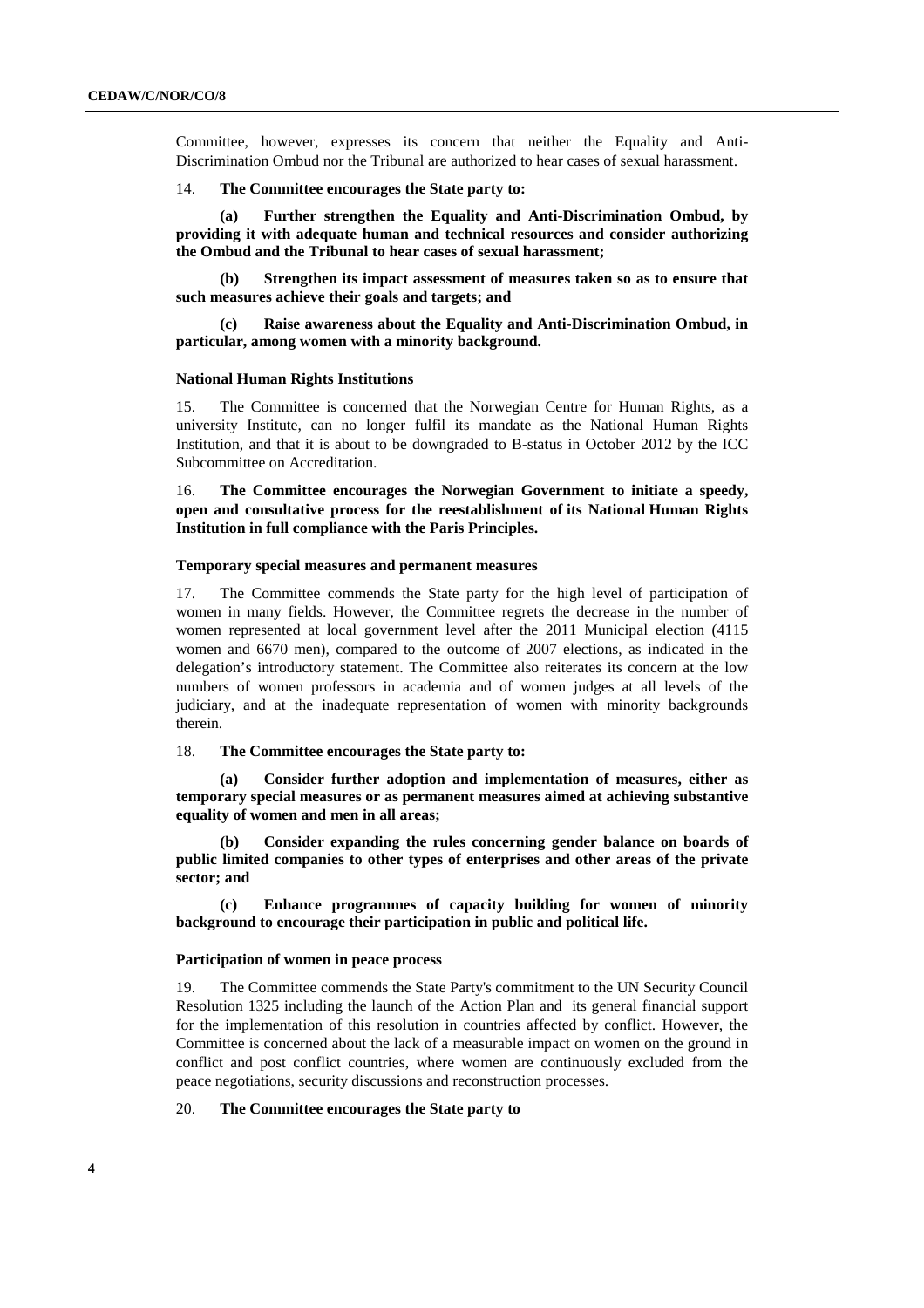**(a) Require full accountability on UN Security Council Resolution 1325 in countries where Norway is supporting its implementation to ensure full participation of women in peace negotiations, security and reconstruction processes;** 

**(b) Increase support to local women's organizations and networks that are active in peace initiatives and post-conflict reconstruction processes; and** 

**(c) Strengthen the activities under the Action Plan including constructing effective tools for measuring its outcomes.** 

#### **Stereotypes**

21. While welcoming the dialogue that the State Party's Government opened with the commercial and the fashion industry, the Committee is concerned about the omnipresence of media-driven hyper-sexualised and commodified representations of girls and women, potentially leading to gender discrimination of more violent nature, notwithstanding section 2 of the Marketing Control Act and the media's code of ethics in confronting this.

#### 22. **The Committee urges the State party to:**

**(a) Conduct a study on the possible impact of over-sexualized representation of girls and women in the media on increasing levels of gender based violence against women;** 

**(b) Use innovative measures that target media people to strengthen understanding of the equality of women and men and through the educational system to enhance a positive and non-stereotypical portrayal of women; and** 

**(c) Monitor the measures taken in order to assess their impact and review them, if necessary, in order to achieve the objectives of such measures.** 

#### **Violence against women**

23. While welcoming the launch in January 2012 of a new Plan of Action to Combat Domestic Violence and the establishment of the duty to contact the police or otherwise attempt to prevent domestic violence (section 139 of the Penal Code), the Committee expresses its concern at the high prevalence of violence against women in the State party, in particular, domestic and sexual violence, including rape and, marital rape in some communities, the high level of acquittals, the lenient sentences imposed on perpetrators which may be partly attributed to lack of gender training of lay judges who serve as jury in criminal cases, the absence of surveys and research on root causes of violence against women. It is also concerned at the apparent lack of awareness among women that marital rape is criminalized in the State party. The Committee reiterates its previous concerns at the lack of a comprehensive law on prevention of violence against women. The Committee is also concerned that the definition of rape contained in the General Penal Code, maintains the requirement of the use of threat or force. While noting the adoption in 2009 of the new Act relating to provision of municipal crisis centres (Crisis Centre Act), which directs all municipalities to have a shelter for women, men and children victims of violence and abuse in close relationships, the Committee is concerned that from 51 shelters, 22 shelters are for men and 10 of them remain empty, apparently due to inadequate estimation of the needs for this type of establishment, and that only half are accessible for women with physical disabilities.

## 24. **The Committee urges the State party to:**

**(a) Give high priority to the enactment of comprehensive specific legislation on domestic violence, to put in place comprehensive measures to prevent and address violence against women and girls, including marital rape, to ensure that perpetrators are prosecuted and punished commensurate with the gravity of their crimes, in**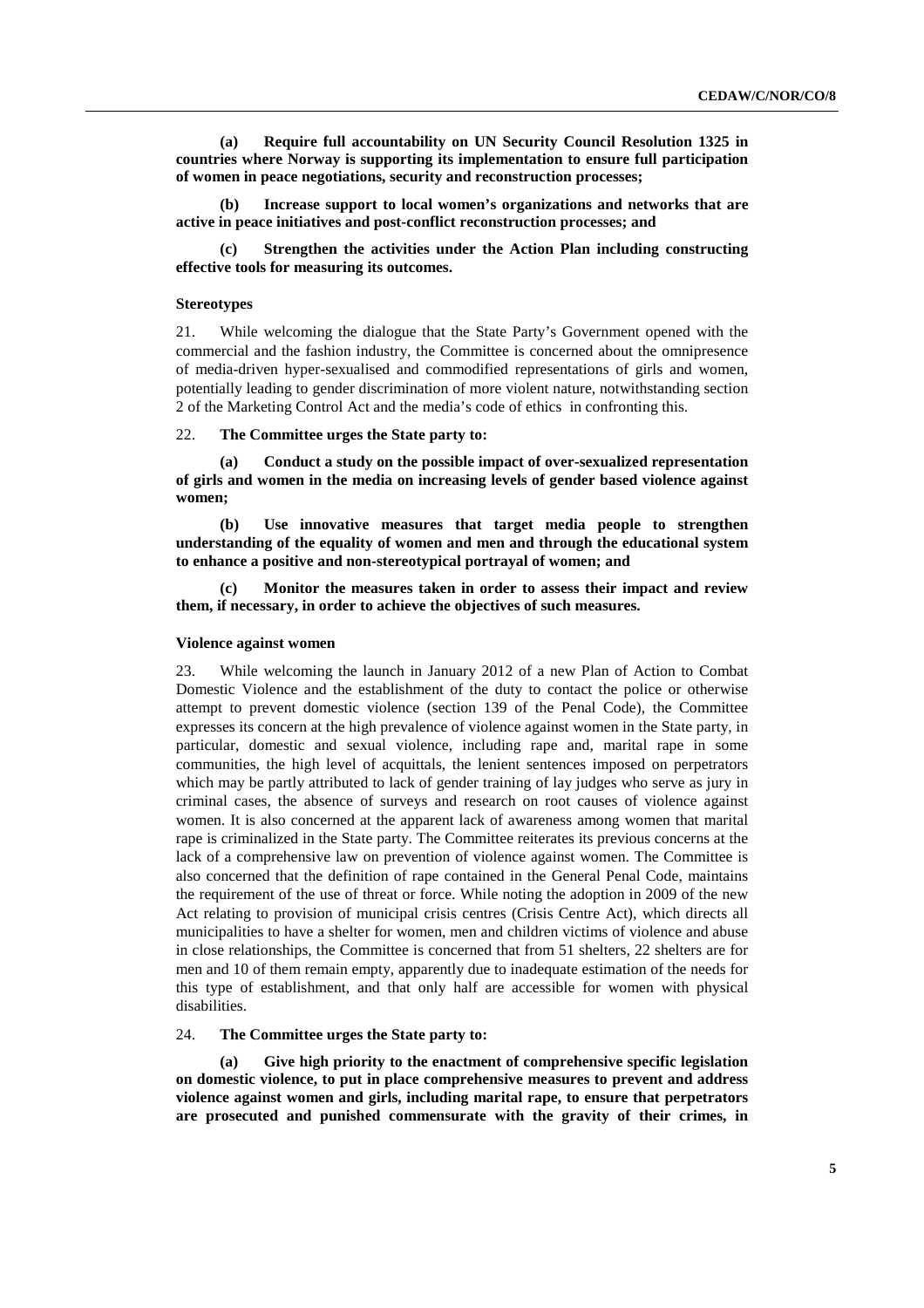**accordance with the Committee's general recommendation No. 19 and to raise awareness among women that marital rape in criminalized;** 

**(b) Adopt a legal definition of rape in the Penal Code so as to place the lack of consent at its centre, in line with the Committee's general recommendation No. 19, and the Vertido case (CEDAW/C/46/D/18/2008);** 

**(c) Train lay judges on the subject of violence against women;** 

**(d) Provide adequate assistance and protection to women victims of violence, including to women with disabilities, by strengthening the capacity of shelters and crisis centres, and ensure that the need to help men victims of violence is addressed without detriment to the needs of women victims of violence; and** 

Set a time frame for ratifying the Council of Europe Convention on **preventing and combating violence against women and domestic violence.** 

#### **Trafficking and exploitation of prostitution**

25. While welcoming the enactment of the Government's Plan of Action against Human Trafficking 2011 - 2014 (2011), the establishment of the National Coordination Unit for Victims of Human Trafficking (KOM), and the criminalization of the purchase of sexual activity or a sexual act from adults; the Committee remains concerned that the number of victims of trafficking is constantly increasing (203 in 2007, 256 in 2008 and 292 in 2009), and that the reporting rate remains low. Notwithstanding the recent changes in the State party's au pair scheme, the Committee is also concerned at the lack of monitoring of the au pair system and insufficient protection of women and girls working as au pair, which can lead to exploitation.

26. **The Committee calls upon the State party to fully implement article 6 of the Convention, including through:** 

**(a) Effective implementation of the existing legislation and the new Plan of Action against human trafficking, ensuring that perpetrators are prosecuted and punished and victims are adequately identified, protected and assisted;** 

**(b) Ensuring a systematic monitoring and periodic evaluation, including the collection and analysis of data on trafficking and exploitation of women in prostitution, as well of the au pair system and to include such data in its next periodic report;** 

**(c) Increasing efforts at international, regional and bilateral cooperation with countries of origin, transit and destination to prevent trafficking through information exchange and to harmonize legal procedures aiming at prosecution of traffickers;** 

**(d) Taking necessary steps to ensure that trafficked women and girls have access to quality medical care, counselling, financial support, adequate housing and programmes for reintegration in the education system and labour market, as well as access to free legal services, regardless of their availability or willingness to testify against their traffickers; and** 

**(e) Studying the effects of the amendment of section 202a of the Penal Code, including on the type and extent of prostitution and trafficking, as well as on social perceptions on prostitution and on the purchase of sex services, as well as on women who engage in prostitution.** 

#### **Education**

27. While welcoming the range of positive measures taken by the State party, the Committee notes the persistence of gender segregation in the field of education, starting with day care and pre-schools (which are still 90% female dominated), and particularly in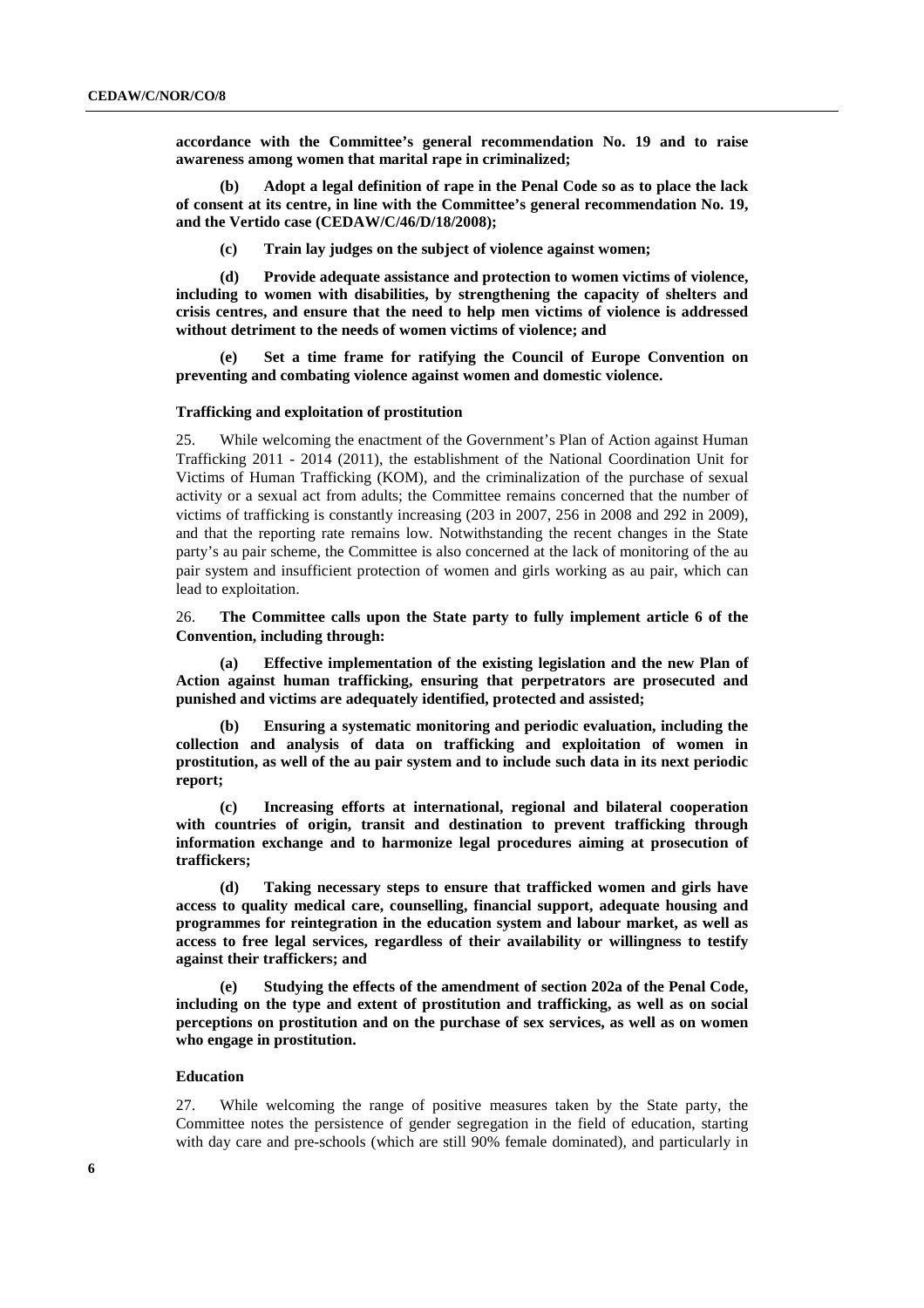vocational training and higher education, as well as stereotyped educational choices by girls and boys. It notes with concern also the lack of qualified personnel to implement gender perspective in early childhood education. The Committee expresses its concern at the persistence of appointment practices in universities that are advantageous to men, resulting in only 18% of full professors were women in 2007, as indicates the State party's report, although there is no shortage of qualified and suitable women candidates.

28. **The Committee urges the State party to enhance its compliance with article 10 of the Convention and to raise awareness of the important role of educational system in overcoming differentiated professional choices and potentially unequal future prospects of women and men. To this end, it urges the State party to:** 

**(a) Implement measures to eliminate gender stereotypes and structural barriers that might deter girls' and boys' enrolment in untraditional educational and occupational choices, including by better training careers and vocational advice service providers throughout all levels of educational system; and** 

**(b) Consider adopting temporary special measures to accelerate advancement of women in academia, through women specific grants and other affirmative action measures such as setting clear targets and time frame for improvement of this situation without delay.** 

#### **Employment**

29. While noting the adoption by the Parliament of a White paper on Equal Pay in April 2011 to implement the recommendations of the 2008 Equal Pay Commission, the Committee remains concerned at the deep horizontal segregation in the area of employment and at the persistence of a wage gap, which is increasing as the level of education rises. The Committee notes that while unemployment rate in general is 2,2%, it is 7,6% among women with minority backgrounds and is growing. It also notes the limitation placed by some institutional regulations regarding access of women to certain positions on the basis of their ways of dress, such as wearing of headscarf. The Committee is also concerned that 10% of the women who work part-time do so involuntarily. In this regard, the Committee expresses concern that the State party overestimates the degree to which part-time employment is the result of women's choice. The Committee is also concerned at reports on discrimination against women on account of pregnancy and child-birth. The Committee is deeply concerned at the risk of indirect discrimination posed by the new pension system which replaced the calculation of pension based on the 20 best qualifying years of employment by basing it on all years a person has worked. The Committee further expresses its concern that vocational training programs for women belonging to minority groups do not lead to longer-term employment for these women and do not structurally improve the position of women belonging to minority groups in the labour market. The Committee also expresses its concern that the Norwegian Public Procurement Act does not contain specific measures in public procurement to promote gender equality.

#### 30. **The Committee urges the State party to:**

**(a) Implement legislation guaranteeing equal pay for work of equal value, to narrow and close the wage gap between women and men in accordance with ILO Convention No. 100 (1951) on Equal Remuneration, and for that matter hasten the process of adopting the proposed legislation that will, among other measures, provide for transparency in wages and mandate information provision from employers whenever discrimination is suspected;** 

**(b) Take effective measures to prevent discrimination against women on account of pregnancy and childbirth, and ensure that all women as well as men in public and private sectors are guaranteed with paid parental leave;**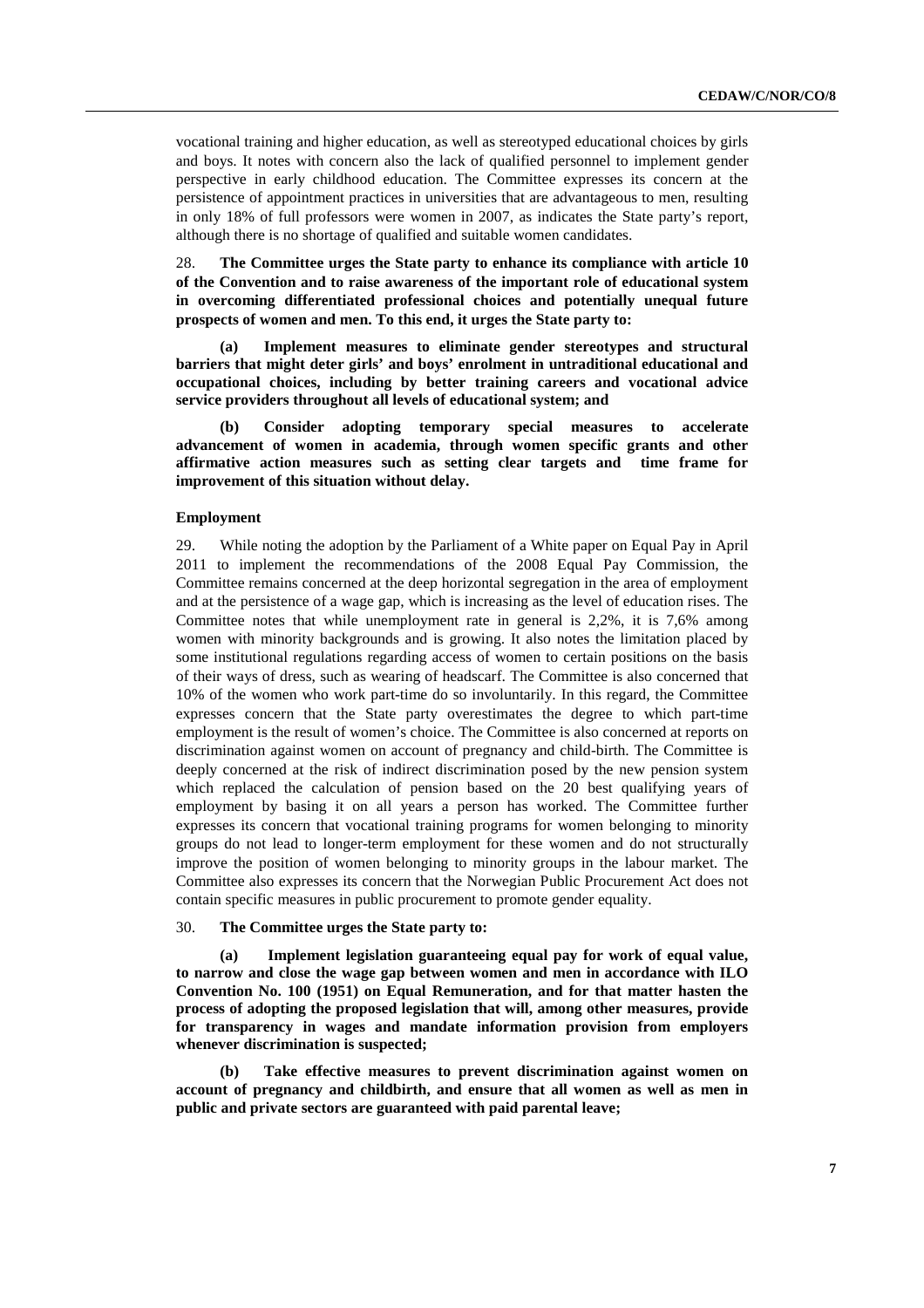**(c) Implement policies targeted at women, including the adoption of temporary special measures to curb women's unemployment and involuntary parttime employment, to create more opportunities for women to extend their working hours including by mandating reduction of the scope of part-time posts especially in the governmental and public service, to gain priority access to full-time employment and guarantee all women employees with the right to choose full time work and to strengthen its measures to promote women's entry into growth sectors of the economy;** 

**(d) Adopt more vigorous measures to accelerate the eradication of pay discrimination against women, including job evaluations across market sectors, the collection of data, the organization of a nationwide equal pay campaign and the provision of increased assistance to social partners in collective wage bargaining, in particular in determining wage structures in sectors dominated by women;** 

**(e) Re-evaluate the new pension reform both under the state pension system and the employer-related pension system, with a view to identifying its potential disparate impact on women and men and rectify any disparities to ensure an equal impact on women and men;** 

**(f) Improve the access and participation of women with minority background in the labour market by providing adequate information and training and by facilitating the accreditation and approval of prior education and work experience, as well as by conducting research on the impact of institutional regulations that limit women, in particular migrant women of ethnic and minority communities, on the basis of their ways of dress, such as wearing of headscarf, with a view to ensure their full enjoyment of rights enshrined under the Convention; and** 

**(g) Ensure that the implementation of a gender equality policy, including pay equity guarantees and the use of special temporary measures, when necessary, constitutes a legal requirement for granting public procurement contracts.** 

#### **Health**

31. While acknowledging the increased supportive measures for Sami women regarding social and health services, the Committee is concerned that Sami women continue to face multiple discrimination, including difficulty in accessing adequate health care due also to the unavailability of adequate services for the Sami women living outside the defined Sami area. The Committee is also concerned at disturbing evidence regarding outcome of the voluntary interviews and examination offered by municipalities under the Action Plan for Combating FGM 2008-2011, which may result in further stigmatization of communities of ethnic minorities, while its success in reducing the extent of the phenomenon is unclear.

#### 32. **The Committee calls upon the State party to:**

**(a) Ensure that all Sami women are provided with adequate social and health services, including mental health services;** 

**(b) Ensure that gender perspectives are mainstreamed in all policies and programmes regarding the Sami people; and** 

#### **(c) Re-evaluate the Action Plan for Combating FGM 2008-2011 with the view to revitalising the role of civil society in the effort to combat FGM.**

33. While noting the elaboration of a Bill "prohibiting discrimination on grounds of sexual orientation and gender identity", which will be presented to the Parliament in 2013, and the establishment of the national LGBT Knowledge Center in 2011, the Committee is concerned at the discrimination in the State party against lesbian, bisexual, transgender and intersex women in the provision of health care services.

34. **The Committee urges the State party to:**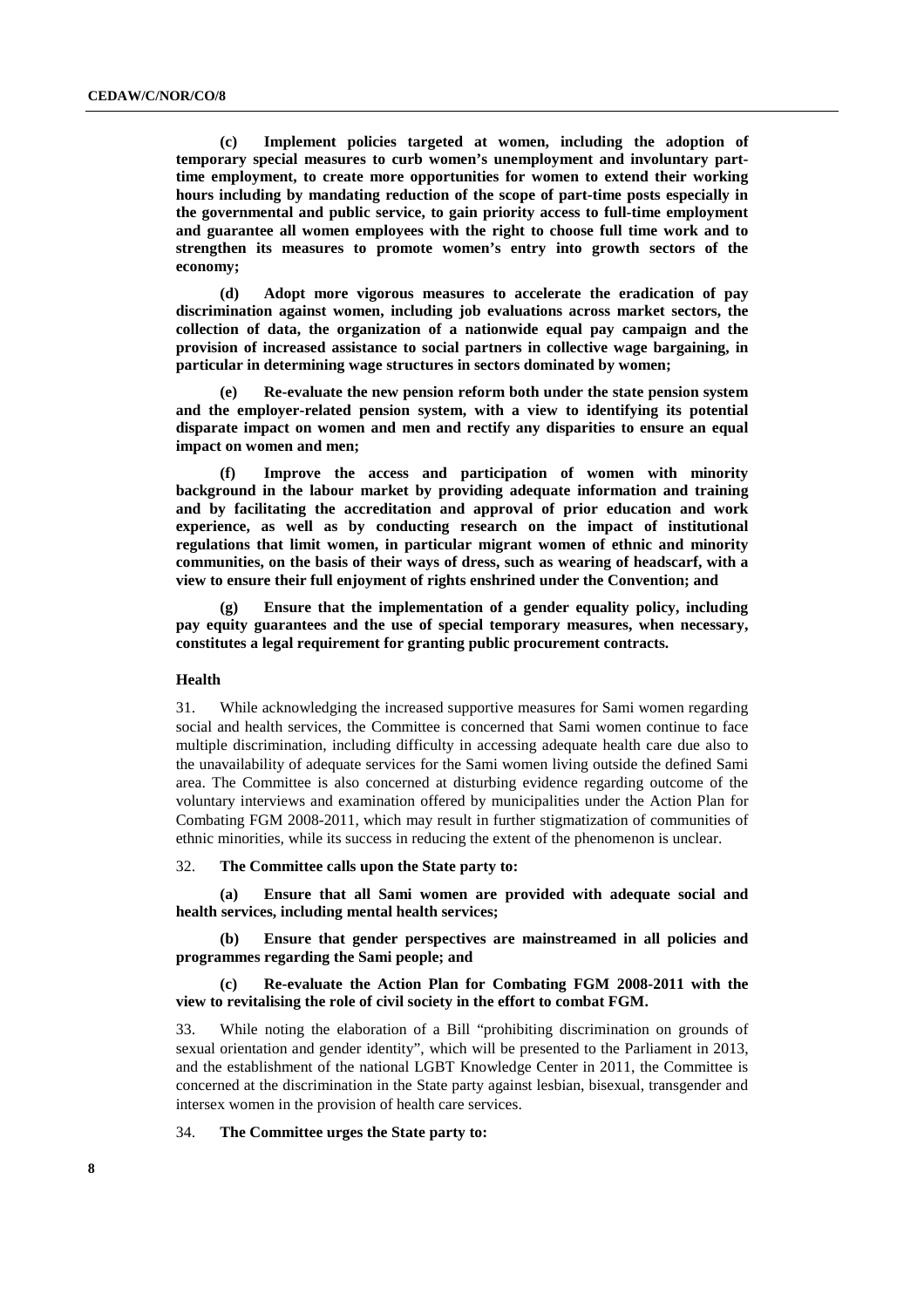**(a) Accelerate adoption of the relevant legislation mentioned above ensuring non-discrimination in the health care system; and** 

**(b) Provide appropriate training to health service providers, in order to avoid abuse and mistreatment of these women.** 

#### **Disadvantaged groups of women**

35. The Committee is concerned about the situation of disadvantaged groups of women, including women with disabilities, women of ethnic and minority communities and migrant women, who may be more vulnerable to multiple forms of discrimination with respect to education, health, social and political participation and employment. The Committee is concerned that requirements under the national legislation, such as proof of at least three years of marriage as precondition for claiming residency by foreign women or of difficulties in social integration in the country of origin, may pose difficulties for women victims of violence to acquire or renew residency or asylum permits and may continue to prevent them from leaving abusive relationships and from seeking assistance. The Committee notes difficulties some lesbian and trans-gendered asylum seekers have faced due to narrow construction of gender-related persecution as a relevant factor when considering asylum, as acknowledged by the State party.

### 36. **The Committee calls upon the State party to:**

**(a) Take effective measures to eliminate discrimination against women of ethnic and minority communities and migrant women, irrespective of country of origin, both in society at large and within their communities;** 

**(b) Take proactive measures, including through the development of targeted programmes and strategies, to increase women of ethnic and minority communities' and migrant women's awareness of and access to education, health and social services, legal aid, training and employment;** 

**(c) Keep under review and carefully monitor the impact of its laws and policies on women of ethnic and minority communities and on migrant women, with a view to taking remedial measures that effectively respond to the needs of these women; and** 

**(d) Take specific measures to address difficulties faced by lesbian and transgendered asylum seekers.** 

#### **Marriage and family relations**

37. The Committee is concerned that the State party's current law on property distribution upon divorce (Norwegian Marriage Act) does not adequately address genderbased economic disparities between spouses resulting from traditional work and family-life patterns. These often lead to enhanced human capital and earning potential of men while women may experience the opposite, so that spouses currently do not equitably share in the economic consequences of the marriage and its dissolution. Specifically, the Committee is concerned that the concept of joint property does not extend to intangible property such as pension rights. The Committee is further concerned that neither existing legislation nor case law address distribution of future earning capacity or human capital so as to redress possible gender-based economic disparities between spouses. While welcoming the two Supreme Court decisions from 2011 (HR-2011-1739 and HR-2011-1740), the Committee is concerned that women living in de facto relationships still have no economic rights and protection when such relations dissolve.

#### 38. **The Committee calls upon the State party to:**

**(a) Ensure that the concept of joint marital property extends to intangible property, including pension and insurance benefits and other career assets and that**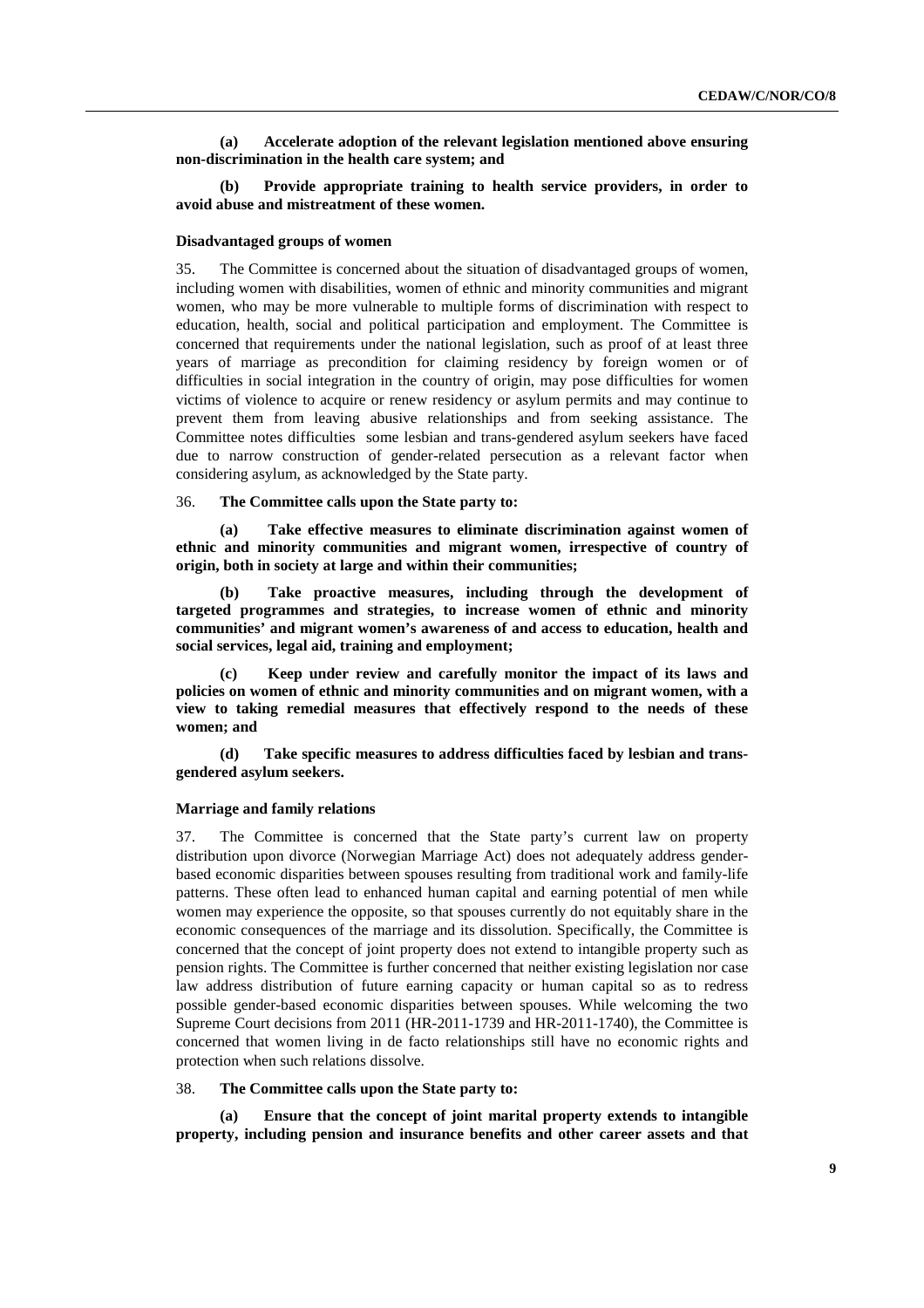**joint property is divided equally regardless of each spouse's individual contribution, and take further legal measures, as needed, so as to compensate for the unequal share of women in unpaid work;** 

**(b) Undertake research on the economic consequences of divorce on both spouses, with specific attention to the enhanced human capital and earning potential of male spouses on the basis of their full-time and uninterrupted career pattern, and include information on the outcome of such research in its next periodic report; and** 

**(c) Adopt the legal measures necessary to guarantee women living in de facto relationships economic protection equal to married women, in the form of recognizing their rights in the property accumulated during the relationship, in line with its general recommendation 21.** 

#### **Beijing Declaration and Platform for Action**

39. **The Committee urges the State party, in the implementation of its obligations under the Convention, to fully utilize the Beijing Declaration and Platform for Action, which reinforce the provisions of the Convention, and requests the State party to include information thereon in its next periodic report.** 

#### **Millennium Development Goals**

40. **The Committee emphasizes that full and effective implementation of the Convention is indispensable for achieving the Millennium Development Goals. It calls for the integration of a gender perspective and an explicit reflection of the provisions of the Convention in all efforts aimed at the achievement of the Millennium Development Goals and requests the State party to include information thereon in its next periodic report.** 

#### **Dissemination**

41. **The Committee requests the wide dissemination in Norway of the present concluding observations in order to make the people, government officials, politicians, parliamentarians and women's and human rights organizations, aware of the steps that have been taken to ensure the de jure and de facto equality of women, as well as the further steps that are required in this regard. The Committee requests the State party to continue to disseminate widely, in particular to women's and human rights organizations, the Committee's general recommendations, the Beijing Declaration and Platform for Action and the outcome of the twenty-third special session of the General Assembly on the theme "Women 2000: gender equality, development and peace for the twenty-first century".** 

#### **Ratification of other treaties**

42. **The Committee notes that the adherence of the State party to the nine major international human rights instruments<sup>1</sup> would enhance the enjoyment by women of their human rights and fundamental freedoms in all aspects of life. The Committee therefore encourages the State party to consider ratifying the treaties to which it is not** 

 $\overline{a}$ 

<sup>1</sup> The International Covenant on Economic, Social and Cultural Rights; the International Covenant on Civil and Political Rights; the International Convention on the Elimination of All Forms of Racial Discrimination; the Convention on the Elimination of Discrimination against Women; the Convention against Torture and Other Cruel, Inhuman or Degrading Treatment or Punishment; the Convention of the Rights of the Child; the International Convention on the Protection of the Rights of All Migrant Workers and Members of Their Families; the International Convention for the Protection of All Persons from Enforced Disappearance; and the Convention on the Rights of Persons with Disabilities.